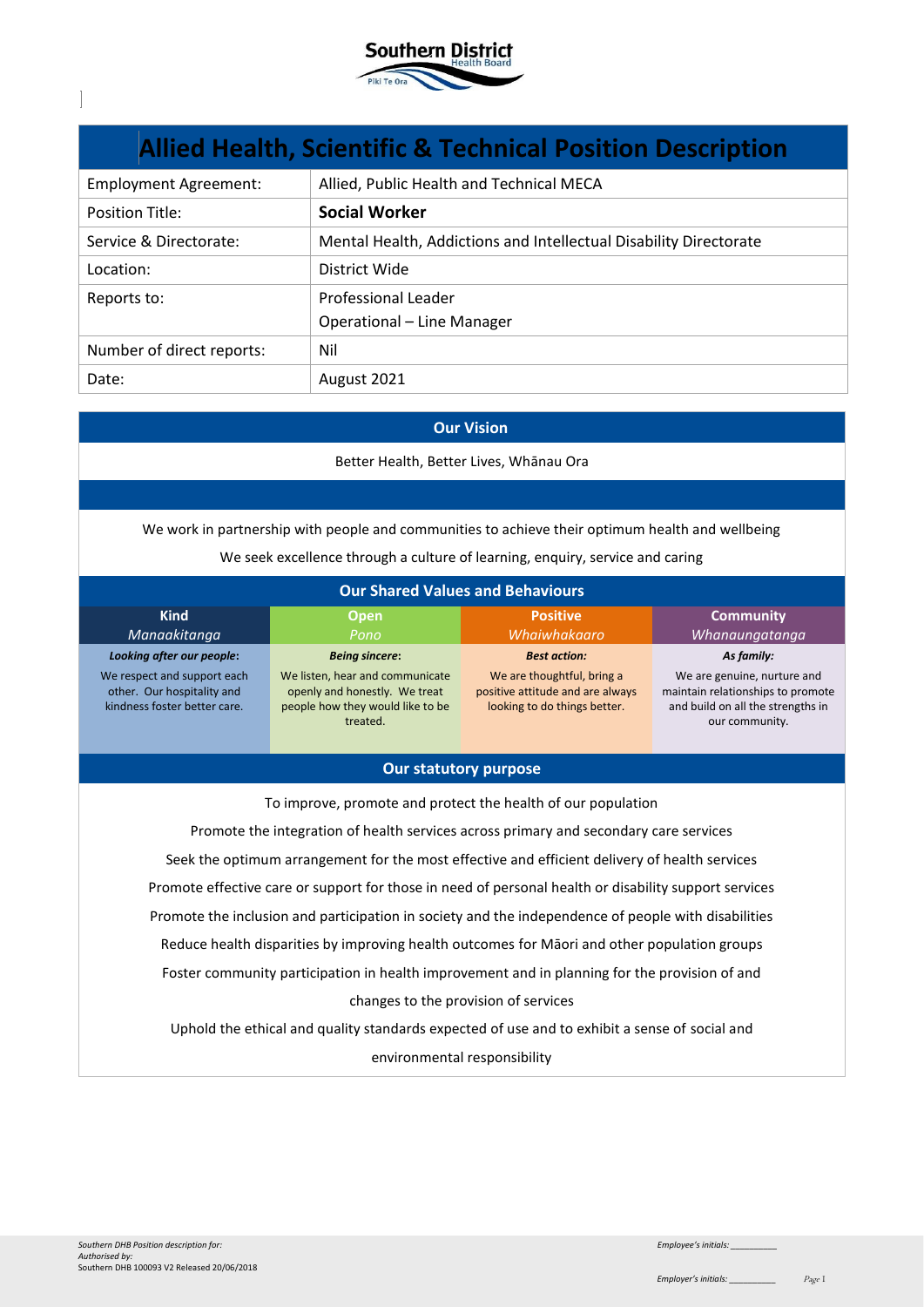#### **PURPOSE OF ROLE**

Allied Health, Public Health, Scientific and Technical professionals work in teams providing a range of diagnostic, technical, therapeutic, direct patient care and support services that are critical to the other health professionals they work with and the communities they serve. This includes health professionals working to improve, promote and protect the wellbeing of the population.

This role will work collaboratively with all health professionals as well as the wider multi-disciplinary team throughout the Southern DHB in a way that is consistent with the organisation's vision and values. This includes interprofessional practice where multiple health workers from different professional backgrounds work together with patients, families, caregivers and communities to deliver the highest quality of care.

This way of working will ultimately benefit all our patients and communities.

### **Competencies**

The following competencies apply to this position. The employee will be assessed against these as part of their annual performance and development review.

| <b>Organisational Competencies</b> |                                                                                                                                                                                                                                                                                                                                    |  |
|------------------------------------|------------------------------------------------------------------------------------------------------------------------------------------------------------------------------------------------------------------------------------------------------------------------------------------------------------------------------------|--|
| <b>Customer Focus</b>              | Is dedicated to meeting the expectations and requirements of internal and external customers;<br>gets first hand customer information and uses it for improvements in products and services; acts<br>with customers in mind; establishes and maintains effective relationships with customers and<br>gains their trust and respect |  |
| <b>Integrity and Trust</b>         | Is widely trusted; is seen as a direct, truthful individual; can present the unvarnished truth in an<br>appropriate and helpful manner; keeps confidences; admits mistakes; doesn't misrepresent<br>him/herself for personal gain.                                                                                                 |  |
| <b>Drive For Results</b>           | Can be counted on to exceed goals successfully; Is constantly and consistently one of the top<br>performers; very bottom line oriented; steadfastly pushes self and others for results.                                                                                                                                            |  |
| <b>Role Specific Competencies</b>  |                                                                                                                                                                                                                                                                                                                                    |  |
| <b>Managing</b><br>diversity       | Manages all kinds and classes of people equitably; deals effectively with all races, nationalities,<br>cultures, disabilities irrespective of age and gender; supports equal and fair treatment and<br>opportunity for all                                                                                                         |  |
| <b>Priority Setting</b>            | Spends own time and the time of others on what is important; can quickly sense what will help<br>or hinder when seeking to accomplish goals; eliminates roadblocks; creates focus                                                                                                                                                  |  |
| <b>Problem Solving</b>             | Uses logic and established processes to solve difficult problems and achieve effective solutions;<br>can see hidden problems; Is excellent at honest analysis; looks beyond the obvious; doesn't<br>stop at the first answers                                                                                                      |  |

| <b>KEY RELATIONSHIPS</b>   |                                                                   |                                 |                                                                                          |
|----------------------------|-------------------------------------------------------------------|---------------------------------|------------------------------------------------------------------------------------------|
| <b>Within Southern DHB</b> |                                                                   | <b>External to Southern DHB</b> |                                                                                          |
|                            | <b>AHS&amp;T Professional Leaders (PLs)</b>                       | ٠                               | Clients, patients, families, whanau and caregivers                                       |
|                            | Multidisciplinary colleagues working in<br>interprofessional ways |                                 | Services from the community, funding bodies,<br>student or intern clinical liaison staff |
|                            | Operational manager                                               |                                 | Primary care - GPs, other medical staff                                                  |
|                            | <b>AHST Professional Development Facilitator</b>                  |                                 | Relevant professional organisations                                                      |
|                            | Administration staff                                              |                                 | Other service providers                                                                  |
|                            | Relevant external<br>services/organisations/stakeholders          |                                 |                                                                                          |
|                            |                                                                   |                                 |                                                                                          |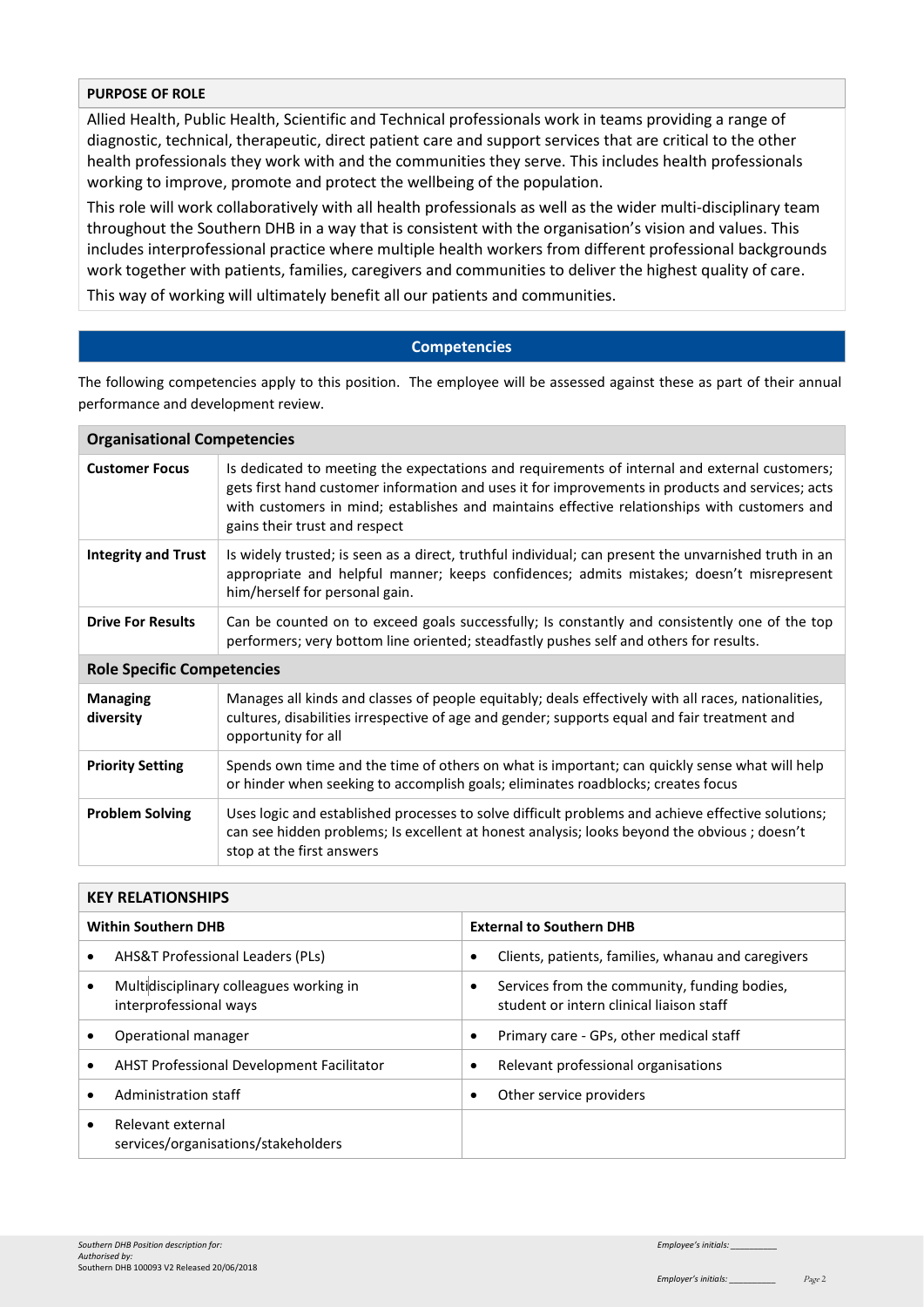# **PERSON SPECIFICATION:**

|                                                                          | <b>ESSENTIAL</b>                                                                                                                                                                                                                                                                                                                                                                                                                                                                                                                                                                                                                                                                                                                                                                                                                                                                                                                                                                                                                                                                                                                                                                                    | <b>DESIRABLE</b>                                                                                                     |  |
|--------------------------------------------------------------------------|-----------------------------------------------------------------------------------------------------------------------------------------------------------------------------------------------------------------------------------------------------------------------------------------------------------------------------------------------------------------------------------------------------------------------------------------------------------------------------------------------------------------------------------------------------------------------------------------------------------------------------------------------------------------------------------------------------------------------------------------------------------------------------------------------------------------------------------------------------------------------------------------------------------------------------------------------------------------------------------------------------------------------------------------------------------------------------------------------------------------------------------------------------------------------------------------------------|----------------------------------------------------------------------------------------------------------------------|--|
| <b>Education and Qualifications (or</b><br>equivalent level of learning) | The appointee must hold a professional social worker qualification (as per<br>$\bullet$<br>Social Worker Registration Board schedules for registration eligibility i.e.<br>Bachelor's degree equivalent).<br>Must be Registered and hold a current annual practicing certificate with Social<br>$\bullet$<br>Work Registration Board (SWRB) within 3 months of appointment<br>Must be eligible to work in New Zealand or have a work visa/permit<br>$\bullet$<br>If no experience working in mental health services within a DHB then the<br>$\bullet$<br>successful candidate will undertake Allied Health New Entrance to Specialist<br>Practice within 12 months of starting.                                                                                                                                                                                                                                                                                                                                                                                                                                                                                                                    |                                                                                                                      |  |
| <b>Experience</b>                                                        | $\bullet$                                                                                                                                                                                                                                                                                                                                                                                                                                                                                                                                                                                                                                                                                                                                                                                                                                                                                                                                                                                                                                                                                                                                                                                           | 2 years experience working in<br>$\bullet$<br><b>Mental Health Services.</b>                                         |  |
| <b>Knowledge and Skills:</b>                                             | Integrates Recovery Competencies and 7 Real Skill into their practice<br>$\bullet$<br>Applies evidenced based and best practice principles to underpin social<br>$\bullet$<br>work practice<br>Undertake appropriate social work assessments (including psychosocial<br>$\bullet$<br>and risk assessments) of the consumers and their family's needs and<br>situation<br>Understands the impact of family harm upon consumers and their<br>$\bullet$<br>family especially children and to work to reduce the risk of further<br>harm<br>Professional credibility with peers and others,<br>$\bullet$<br>Be clinically competent and exhibit effective assessment and counselling skills.<br>$\bullet$<br>To function as a member of a multidisciplinary team and liaise appropriately<br>$\bullet$<br>with relevant health care professionals, managers and organisations.<br>Working knowledge of the Treaty of Waitangi<br>$\bullet$<br>Skills in addressing barriers to services<br>Must actively participate in Continuing Professional Development<br>$\bullet$<br>A current driver's licence is essential.<br>Provide any other duties relevant to social work service delivery.<br>$\bullet$ |                                                                                                                      |  |
| <b>Personal Qualities</b>                                                | $\bullet$<br>$\bullet$<br>Be able to work autonomously as well as within a multidisciplinary team.<br>$\bullet$                                                                                                                                                                                                                                                                                                                                                                                                                                                                                                                                                                                                                                                                                                                                                                                                                                                                                                                                                                                                                                                                                     | Be self-motivated, innovative and an effective problem solver<br>Empathetic with patients and their families/whanua. |  |
|                                                                          | Have commitment to maintain social work standards and ethics.<br>$\bullet$                                                                                                                                                                                                                                                                                                                                                                                                                                                                                                                                                                                                                                                                                                                                                                                                                                                                                                                                                                                                                                                                                                                          |                                                                                                                      |  |

## **KEY RESULT AREAS:**

| <b>Key Accountabilities:</b>                                                                                                                                              | Example of successful delivery of duties and<br>responsibilities                                                                                                                 |  |
|---------------------------------------------------------------------------------------------------------------------------------------------------------------------------|----------------------------------------------------------------------------------------------------------------------------------------------------------------------------------|--|
| <b>Clinical Practice</b>                                                                                                                                                  |                                                                                                                                                                                  |  |
| Legislative requirements<br>• Practise in accordance with relevant legislation, codes,<br>policies etc. and upholds consumer rights<br>Uphold professional code of ethics | You adhere to professional and legislative standards<br>$\bullet$<br>of practice<br>You work according to the scope of your Annual<br>$\bullet$<br><b>Practising Certificate</b> |  |
| Assessments and interventions (if appropriate to<br>profession)                                                                                                           | Your interventions are realistic and based on best<br>$\bullet$<br>practice                                                                                                      |  |
| Undertake accurate and comprehensive assessments<br>and evaluations                                                                                                       | You use standard measurement tools and equipment<br>$\bullet$<br>as set down by departmental or professional protocols                                                           |  |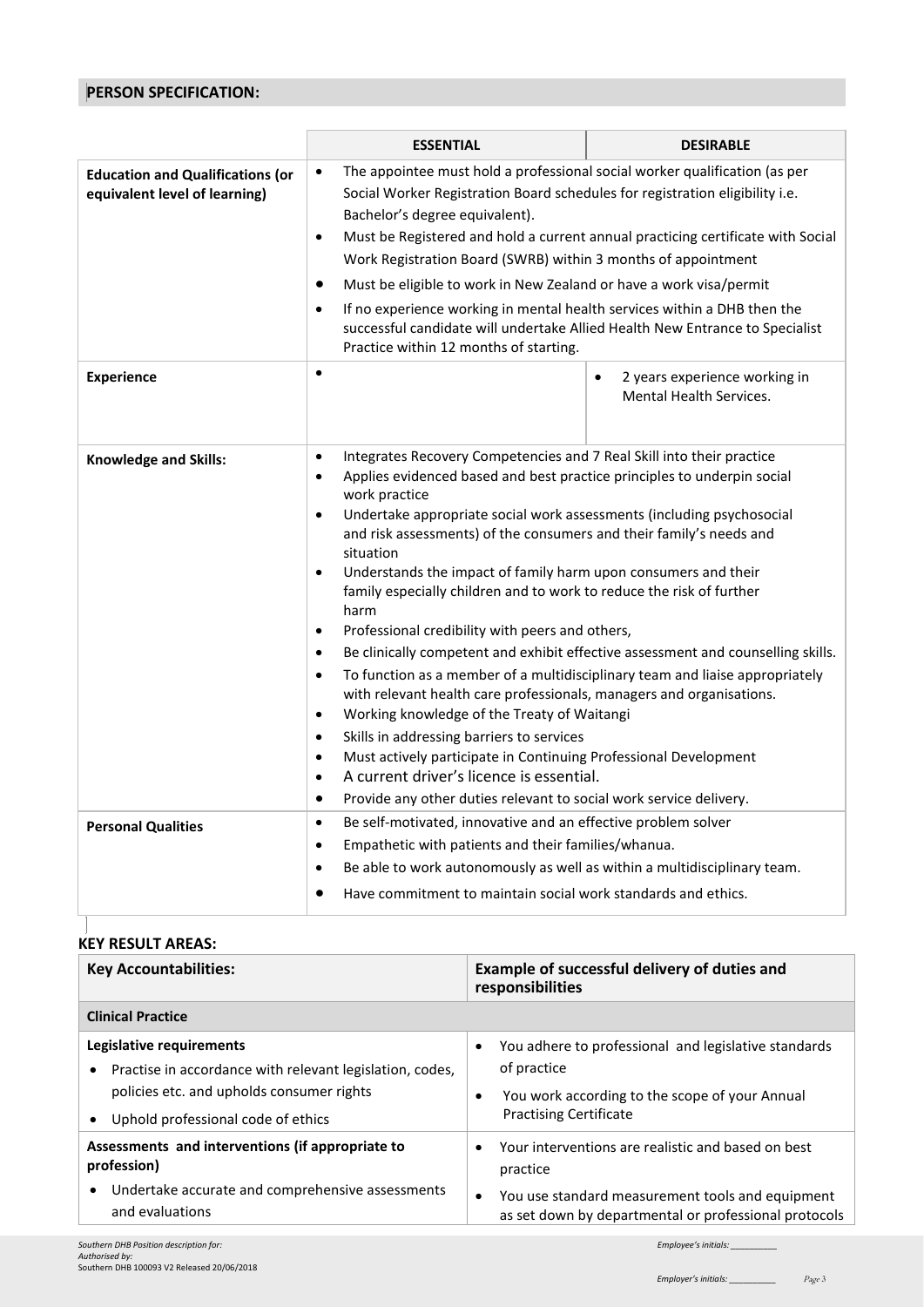| Plan and implement appropriate interventions<br>Provide relevant education - including any relevant<br>alternative options - in a format that can be clearly<br>understood<br>Collaborate with patients-populations to set realistic,<br>person-centred outcomes<br><b>Documentation</b><br>Maintain confidentiality of patient information and<br>documentation<br>Adhere to Southern DHB's documentation standards<br><b>Culturally Sensitive Practice</b><br>Practices in a culturally safe manner | Your documentation is timely, clear, concise and<br>$\bullet$<br>accurate<br>You assist others to gain appropriate support and<br>$\bullet$<br>representation which reflects their cultural needs and                                                                                                                                  |
|-------------------------------------------------------------------------------------------------------------------------------------------------------------------------------------------------------------------------------------------------------------------------------------------------------------------------------------------------------------------------------------------------------------------------------------------------------------------------------------------------------|----------------------------------------------------------------------------------------------------------------------------------------------------------------------------------------------------------------------------------------------------------------------------------------------------------------------------------------|
|                                                                                                                                                                                                                                                                                                                                                                                                                                                                                                       | preferences.                                                                                                                                                                                                                                                                                                                           |
| <b>Professional Responsibilities</b>                                                                                                                                                                                                                                                                                                                                                                                                                                                                  |                                                                                                                                                                                                                                                                                                                                        |
| Working in a collegial manner<br>Contribute to the support and education of colleagues<br>and students to enhance development of the<br>profession<br>Participate in and contribute to the functioning of the<br>٠<br>interprofessional team<br>Establish and maintain an effective working<br>٠<br>relationship with other staff                                                                                                                                                                     | You have formal and informal systems in place for<br>$\bullet$<br>supporting colleagues<br>You maintain supervision records for students<br>$\bullet$<br>You participate as a team member to ensure the best<br>$\bullet$<br>outcomes for patients/ people                                                                             |
| <b>Skill Sharing</b><br>Share skills (as appropriate) with other health<br>٠<br>professionals and unregulated (assistant) workforces<br>to enhance person centred outcomes                                                                                                                                                                                                                                                                                                                            | You use recognised skill sharing processes such as<br>٠<br>Calderdale to delegate parts of your practice to other<br>team members                                                                                                                                                                                                      |
| <b>Evidence-based practice and research</b><br>Consistently refer to and relate practice to literature<br>and research<br>Critique, discuss and disseminate evidence based best<br>practice<br>Reflect on and evaluate the effectiveness of own<br>practice                                                                                                                                                                                                                                           | You implement evidence-based best practice<br>$\bullet$<br>procedures and guidelines<br>You updates your knowledge related to best practice<br>$\bullet$<br>guidelines and area of practice<br>You maintain a professional portfolio or participate in<br>$\bullet$<br>an approved CPD programme (as per professional<br>requirements) |
| <b>Time management</b><br>Manage own time adopting a disciplined approach to<br>establishing and following identified role-related<br>priorities                                                                                                                                                                                                                                                                                                                                                      | Your tasks are scheduled and completed in a timely<br>$\bullet$<br>manner                                                                                                                                                                                                                                                              |
| <b>Professional development</b><br>Develop and maintain professional competency<br>Appraisal, peer review, observed practice or other<br>professional audits as applicable<br>Develop both personally and professionally to meet<br>the changing needs of your career and profession                                                                                                                                                                                                                  | You hold current registration where applicable or as<br>٠<br>required<br>You maintain an up-to-date professional development<br>$\bullet$<br>plan                                                                                                                                                                                      |
| <b>Other Duties</b>                                                                                                                                                                                                                                                                                                                                                                                                                                                                                   |                                                                                                                                                                                                                                                                                                                                        |
| Undertaking duties from time to time that may be in<br>addition to those outlined above but which fall within your<br>capabilities and experience.                                                                                                                                                                                                                                                                                                                                                    | You respond positively to requests for assistance in<br>$\bullet$<br>own and other areas, demonstrating adaptability and<br>willingness.                                                                                                                                                                                               |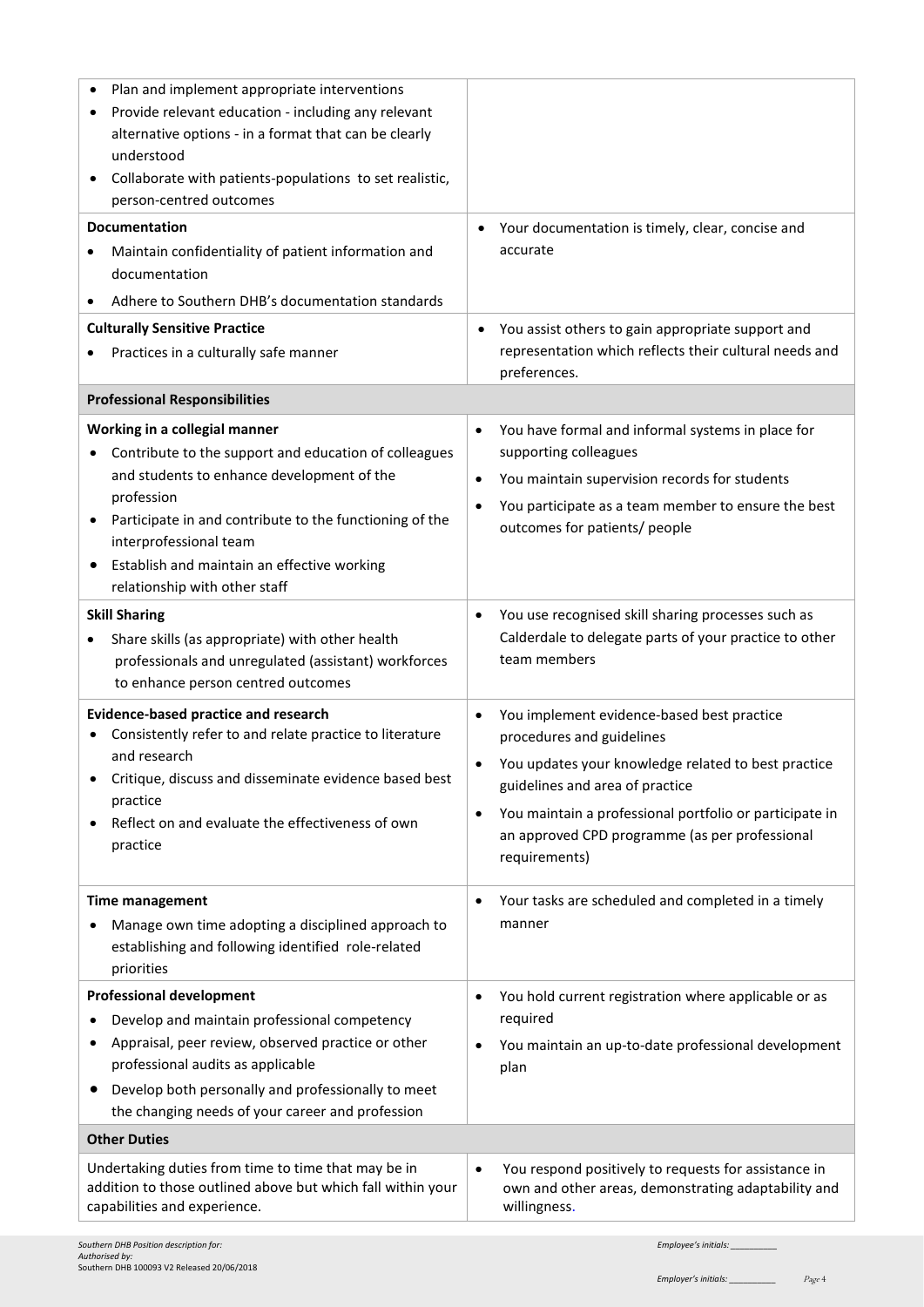| Act as a role model for the Southern DHB Organisational<br>Values.<br><b>Professional Development - self</b><br>Identifying areas for personal and professional<br>development.                                                                                                                                                                                                                                                                                                                                                                                                                                                                                                                                                                                                                                                                                                                                                                                                                                                                                                                                                                                                                                                                                                                                                                                                                                | You produce work that complies with SDHB processes<br>$\bullet$<br>and reflects best practice.<br>Research undertaken is robust and well considered.<br>$\bullet$<br>Live and support the DHB values in everything you do.<br>$\bullet$<br>Training and development goals are identified/agreed<br>$\bullet$<br>with your manager.<br>Performance objectives reviewed annually with your<br>$\bullet$<br>manager.<br>You actively seek feedback and accept constructive<br>$\bullet$<br>criticism.                                                                                                                                                                                                                                                                                                                                                                                                                                                                                                                                             |
|----------------------------------------------------------------------------------------------------------------------------------------------------------------------------------------------------------------------------------------------------------------------------------------------------------------------------------------------------------------------------------------------------------------------------------------------------------------------------------------------------------------------------------------------------------------------------------------------------------------------------------------------------------------------------------------------------------------------------------------------------------------------------------------------------------------------------------------------------------------------------------------------------------------------------------------------------------------------------------------------------------------------------------------------------------------------------------------------------------------------------------------------------------------------------------------------------------------------------------------------------------------------------------------------------------------------------------------------------------------------------------------------------------------|------------------------------------------------------------------------------------------------------------------------------------------------------------------------------------------------------------------------------------------------------------------------------------------------------------------------------------------------------------------------------------------------------------------------------------------------------------------------------------------------------------------------------------------------------------------------------------------------------------------------------------------------------------------------------------------------------------------------------------------------------------------------------------------------------------------------------------------------------------------------------------------------------------------------------------------------------------------------------------------------------------------------------------------------|
| <b>Health, Safety and Wellbeing</b>                                                                                                                                                                                                                                                                                                                                                                                                                                                                                                                                                                                                                                                                                                                                                                                                                                                                                                                                                                                                                                                                                                                                                                                                                                                                                                                                                                            |                                                                                                                                                                                                                                                                                                                                                                                                                                                                                                                                                                                                                                                                                                                                                                                                                                                                                                                                                                                                                                                |
| Taking all practicable steps to ensure personal safety and<br>the safety of others while at work, in accordance with the<br>Southern DHB's Health, Safety and Wellbeing policies,<br>procedures and systems.                                                                                                                                                                                                                                                                                                                                                                                                                                                                                                                                                                                                                                                                                                                                                                                                                                                                                                                                                                                                                                                                                                                                                                                                   | You understand and consistently meet your<br>$\bullet$<br>obligations under Southern DHB's Health and Safety<br>policy/procedures.<br>You actively encourage and challenge your peers to<br>$\bullet$<br>work in a safe manner.<br>Effort is made to strive for best practice in Health and<br>$\bullet$<br>Safety at all times.                                                                                                                                                                                                                                                                                                                                                                                                                                                                                                                                                                                                                                                                                                               |
| <b>Treaty of Waitangi</b>                                                                                                                                                                                                                                                                                                                                                                                                                                                                                                                                                                                                                                                                                                                                                                                                                                                                                                                                                                                                                                                                                                                                                                                                                                                                                                                                                                                      |                                                                                                                                                                                                                                                                                                                                                                                                                                                                                                                                                                                                                                                                                                                                                                                                                                                                                                                                                                                                                                                |
| The principles of Te Tiriti o Waitangi, as articulated by the<br>courts and the Waitangi Tribunal will guide the Southern<br>DHB response to Māori health improvement and equity.<br>These contemporary principles include:<br>Tino rangatiratanga: Providing for Māori self-<br>٠<br>determination and mana motuhake in the design,<br>delivery and monitoring of health and disability<br>services.<br>Equity: Being committed to achieving equitable health<br>outcomes for Māori.<br>Active protection: Acting to the fullest extent<br>practicable to achieve equitable health outcomes for<br>Māori. This includes ensuring that the Crown, its<br>agents and its Treaty partner under Te Tiriti are well<br>informed on the extent, and nature, of both Māori<br>health outcomes and efforts to achieve Māori health<br>equity.<br>Options: Providing for and properly resourcing<br>kaupapa Māori health and disability services.<br>Furthermore, the Crown is obliged to ensure that all<br>health and disability services are provided in a<br>culturally appropriate way that recognises and<br>supports the expression of hauora Māori models of<br>care.<br>Partnership: Working in partnership with Māori in the<br>governance, design, delivery and monitoring of health<br>and disability services - Māori must be co-designers,<br>with the Crown, of the primary health system for<br>Māori. | You will be able to demonstrate an understanding of<br>$\bullet$<br>Te Tiriti o Waitangi, Māori Indigenous rights and<br>current issues in relation to health and health equity ie:<br>Whakamaua: Māori Health Action Plan 2020-2025.<br>You will contribute to responding to the DHBs Te Tiriti<br>$\bullet$<br>o Waitangi commitment to deliver effective and<br>equitable healthcare with Māori patients and their<br>whānau.<br>You will have the ability to incorporate Māori models<br>$\bullet$<br>of health, patient and whanau-centred models of care,<br>and mātauranga Māori.<br>You will have insights into your own cultural awareness<br>$\bullet$<br>and an understanding of how your social-cultural<br>influences inform biases that impact on your<br>interactions with patients, whanau, and colleagues.<br>Recognising that there is an inherent power imbalance<br>$\bullet$<br>in-patient relationship and ensuring that this is not<br>exacerbated by overlaying your own cultural values<br>and practices on patients. |

Note: the above example measures are provided as a guide only. The precise performance measures for this position will require further discussion between the job holder and manager.